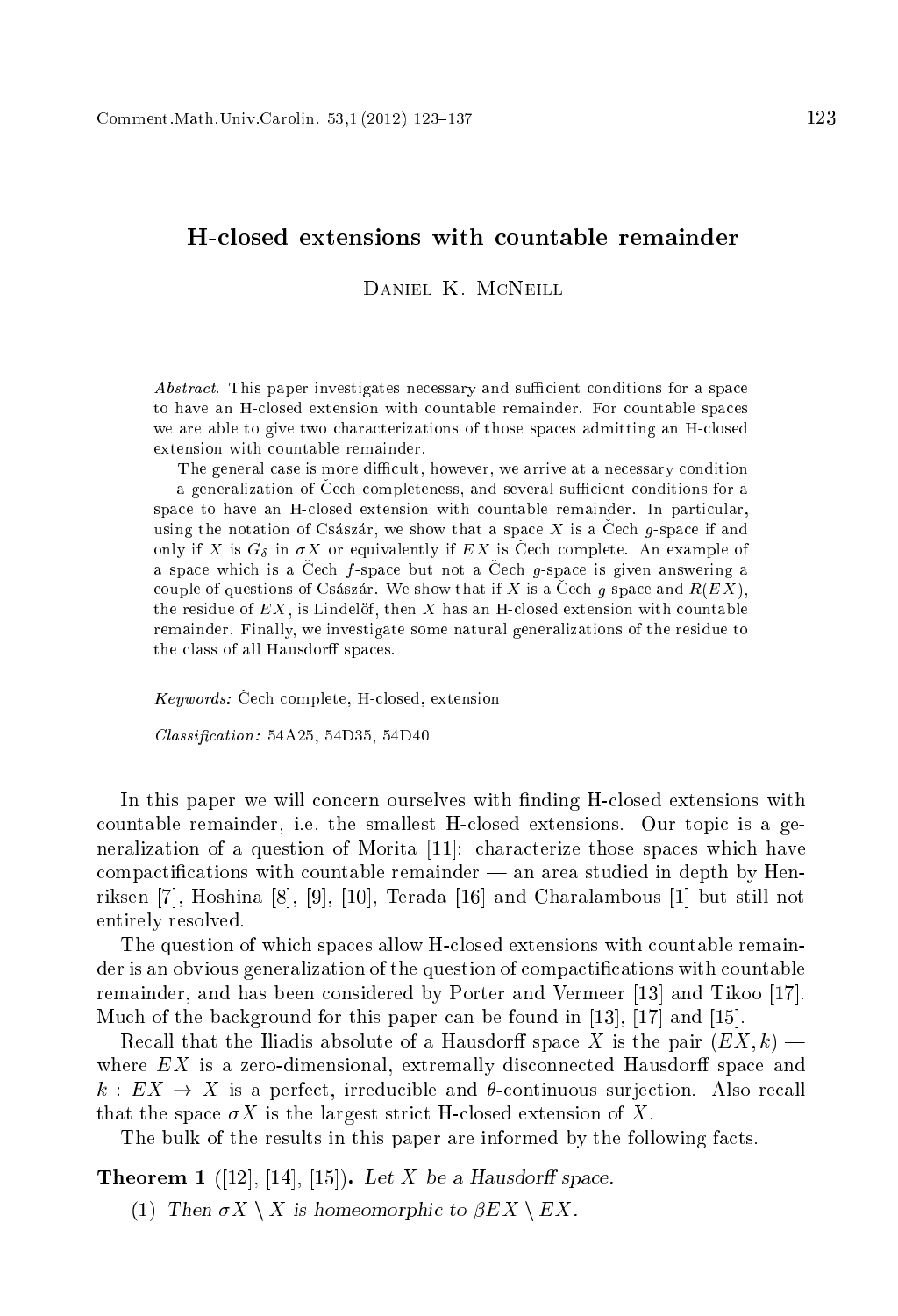- (2) For each H-closed extension  $hX$  of X, there is a  $\theta$ -continuous function  $f_h$  :  $\sigma \Lambda \rightarrow h \Lambda$  such that  $f_h$  = id $\chi$  and  $\{f_h$  (y) :  $y \in h \chi \setminus \Lambda \}$  is a partition of compact subsets of  $\sigma X \setminus X$ .
- (3) For each partition  $P$  of nonempty compact sets of  $\sigma X \setminus X$ , there is an **H**-closed extension  $nX$  of X such that  $P = \{f_h(y) : y \in nX \setminus X\}$ .
- (4) Let  $\eta$  be a cardinal. There is an H-closed extension hX of X with  $|hX|$  $X = n$  iff  $\sigma X \setminus X$  can be partitioned into *n* many compact sets.

Corollary 2. The space X has an H-closed extension with countable remainder iff  $\sigma X \setminus X \cong \beta EX \setminus EX$  has a countable partition of compact sets.

A few more fa
ts about the Iliadis absolute will be useful in this paper. First recall the definition of the small image of a set.

**Definition 3.** Given a function  $f: X \to Y$  where X and Y are sets, we define

$$
f^{\#}[A] = \{ y \in Y : f^{\leftarrow}(y) \subseteq A \}.
$$

**Fact 4.** Let X be a Hausdorff space and  $k : EX \to X$  be the absolute map.

- (1) [15] If  $U \in \tau(X)$ ,  $OU = O(\text{int}_X c!_X U)$ ,  $k[OU] = c!_X U$  and  $c!_{EX} k^{\leftarrow}[U] =$ OU.
- (2) [15] For  $x \in X$  and  $U \in \tau(X)$ ,  $k^{\leftarrow}(x) \subseteq OU$  iff  $x \in \text{int}_X cl_X U$ , in  $particular, \, \kappa^{\mu} |UU| = \max X \, \mathrm{C} \, X \, U.$
- (3) If T is clopen in EX then  $I = O(\kappa^{\mu} |I|)$ .

**PROOF:** Since T is clopen in EX,  $T = OU$  for some  $U \in \tau(X)$ . By the above  $\kappa^{\mu}$  |  $I$  | = lnt  $X$  CI $X$  U and so  $I = UU = U(\ln(X \cap X U)) = U(\kappa^{\mu} | I |)$ .

## 1. Countable spa
es

Our goal is to determine which spaces have H-closed extensions with a countable remainder. As a sub-goal we first consider which countable spaces have countable H-closed extensions.

## Fact 5. A countable space X with a countable H-closed extension is Katetov.

**PROOF:** By 1.4 of [13], it suffices to show X has an infinite closed discrete subspace. If  $X$  has no infinite closed discrete subspaces, then every infinite subset of X has a derived point. This means X is countably compact. As X is countable, it follows that X is compact — hence Katětov.  $\Box$ 

The other dire
tion is to determine whi
h ountable spa
es have a ountable H closed extension. We start with a countable, first countable, semiregular, Katetov space  $X$ . We may also assume  $X$  is not countably compact; that is,  $X$  contains an infinite, closed discrete subspace A.

**Theorem 6.** A countable Hausdorff space X has a countable H-closed extension iff X is Katětov and  $X_s$  is first countable.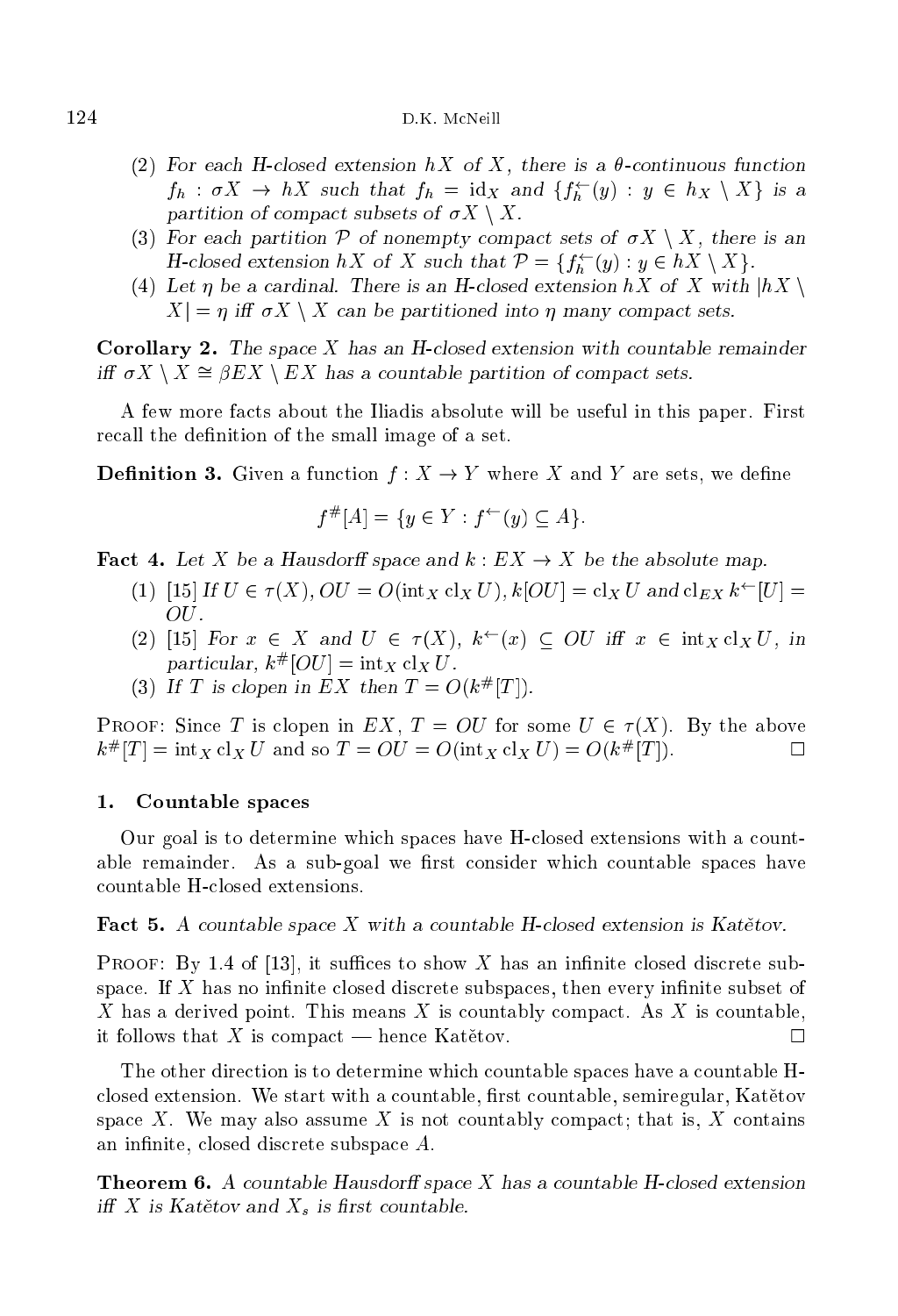**PROOF:** Suppose a countable space X is Katětov and  $X_s$  is first countable. We want to show  $X$  has an H-closed extension with countable remainder. By Theorem 1, it suffices to show  $\beta EX \setminus EX$  has a countable partition of compact sets.

Let  $X'$  denote X with the coarser H-closed topology. So we have that the identity function  $id_X: X \to X'$  is continuous.

(1) By [3], there is a continuous function  $f: EX \to EX'$  such that  $k_{X'} \circ f =$  $id_X \circ k_X$ . That is, the following diagram commutes:



As  $X'$  is H-closed,  $EX'$  is compact Hausdorff by 1. Also, there is a continuous extension  $\beta f : \beta EX \rightarrow EX'$  and the following diagram commutes.



Let  $X = \{p_n : n \in \omega\}$  and  $X' = \{p'_n : n \in \omega\}$  where  $\mathrm{id}_X(p_n) = p'_n$  for  $n \in \omega$ . Since  $k_X$  is perfect, we have that  $\{k_X^{\leftarrow}(p_n) : n \in \omega\}$  is a partition of EX into compact subsets,  $\{k_{X'}^{\leftarrow}(p'_n) : n \in \omega\}$  is a partition of EX' into compact subsets, and  $\{(k_{X'} \circ \beta f)^{\leftarrow}(p'_n) : n \in \omega\}$  is a partition of  $\beta EX$ into compact subsets. By commutativity of the diagram, it follows that  $k_X^{\leftarrow}(p_n) = (k_{X'} \circ f)^{\leftarrow}(p'_n) \subseteq (k_{X'} \circ \beta f)^{\leftarrow}(p'_n)$  and  $(k_{X'} \circ \beta f)^{\leftarrow}(p'_n) \cap EX =$  $k_{X}^{\leftarrow}(p_{n})$  for  $n \in \omega$ .

(2) As  $X_s$  is first countable, for each  $x \in X$  there is a countable neighborhood base  $\{U_n\}_{\omega}$  of regular open sets for  $x \in X_s$ . We now show  $\{cl_{\beta EX} O U_n\}_{\omega}$ is a countable family of clopen sets for which if  $k_X^{\leftarrow}(x) \subseteq T \in \tau(\beta EX)$ then there is some  $m \in \omega$  such that  $cl_{\beta EX} OU_m \subseteq T$ . Let T be an open set in  $\beta EX$  such that  $k_X^{\leftarrow}(x) \subseteq T$ . As the clopen family  $\{cl_{\beta EX} S$ : S is clopen in  $EX$ } is a base for  $\beta EX$  which is closed under finite unions and  $k_X^{\leftarrow}(x)$  is compact, we can suppose  $T = cl_{\beta EX} S$  for some clopen set S of EX. By 4,  $S = OU$  for some  $U \in \tau(X)$ . As  $k_X^{\leftarrow}(x) \subseteq OU$ , it follows that  $x \in \text{int}_X \text{cl}_X U$  and so for some  $n \in \omega$ ,  $x \in U_n \subseteq \text{int}_X \text{cl}_X U$ . Hence we have  $k_X^{\leftarrow}(x) \subseteq OU_n \subseteq O(\text{int}_X \text{cl}_X U) = OU = S$  and  $k_X^{\leftarrow}(x) \subseteq$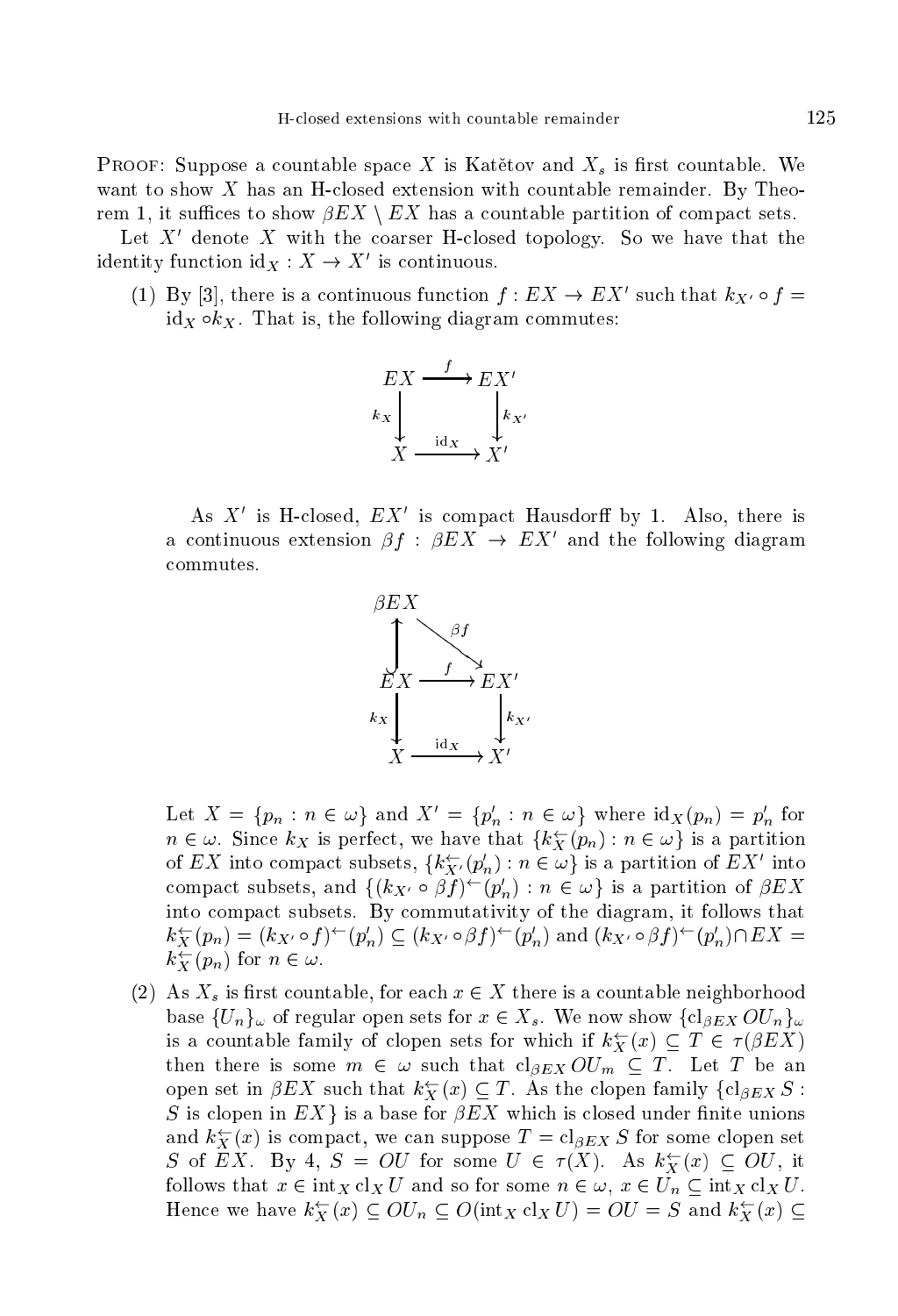D.K. McNeill

 $cl_{\beta EX} OU_n \subseteq T$ . Thus,  $k_X^{\leftarrow}(x) = \bigcap_{\omega} cl_{\beta EX} OU_n$ , and we can suppose  $cl_{BEX} OU_{n+1} \subset cl_{BEX} OU_n$ 

for  $n \in \omega$ .

(3) Using the notation of 1, for each  $n \in \omega$  we have  $k_X^{\leftarrow}(p_n) \subseteq (k_{X'} \circ \beta f)^{\leftarrow}(p'_n)$ and  $(k_{X'} \circ \beta f)^{\leftarrow}(p'_n) \setminus k_X^{\leftarrow}(p_n) \subseteq \beta EX \setminus EX$  and finally

$$
\bigcup_{\omega} ((k_{X'} \circ \beta f)^{\leftarrow} (p'_n) \setminus k_X^{\leftarrow} (p_n)) = \beta E X \setminus E X
$$

Note

$$
[(k_{X'} \circ \beta f)^{\leftarrow} (p'_n) \setminus k_X^{\leftarrow} (p_n)] \cap [c]_{\beta EX} \cdot O U_k \setminus c]_{\beta EX} \cdot O U_{k+1} = K_{nk}
$$

is a compact subset of  $\beta EX \setminus EX$ . Now,  $\bigcup_{k \in \omega} K_{nk} = (k_{X'} \circ \beta f)^{\leftarrow}(p'_n) \setminus$  $k_X^{\leftarrow}(p_n)$ ,  $\beta EX \setminus EX = \bigcup_{n,k \in \omega} K_{nk}$  and  $\{K_{nk} : n, k \in \omega\}$  is a partition of  $\beta EX \setminus EX$ . By 1, as  $\beta EX \setminus EX$  has a countable partition of compact subsets, both  $EX$  and X have H-closed extensions with countable remainder.

Conversely, suppose the countable Hausdorff space  $X$  has a countable H-closed extension  $hX$ . By 1,  $\sigma X \setminus X$  has a countable partition of compact sets. If  $X$  is not countably compact,  $X$  has a countably infinite closed discrete subspace. By 5, X is Katětov. If the countable space X is countably compact, then X is also compact and hence Katetov. As  $hX$  is countable and H-closed,  $hX_s$  is a countable minimal Hausdorff extension of  $X_s$ . But countable minimal Hausdorff spaces are first countable. Thus,  $X_s$  is first countable as well.  $\Box$ 

## Generalizations of Čech completeness  $2.$

We recall some basic definitions before considering the question of how generalzations of Cech completeness relate to finding H-closed extensions with countable remainder.

**Definition 7.** A Tychonoff space X is Čech complete if it is  $G_{\delta}$  in every Hausdorff extension.

The following theorem is well-known and provides two important characterizations of Cech completeness. The first allows us a reduction in the number of compact Hausdorff extensions we must consider, and the second provides an internal characterization of the property.

**Theorem 8** ([5], [4]). The following are equivalent for a Tychonoff space X.

- (1) The space X is Čech complete.
- (2) The space X is  $G_{\delta}$  in  $\beta X$ .
- (3) There exists a sequence  $(\mathcal{C}_n)_{\omega}$  of open covers of X such that every filter base of closed sets subordinate to  $(\mathcal{C}_n)_{\omega}$  has non-empty intersection.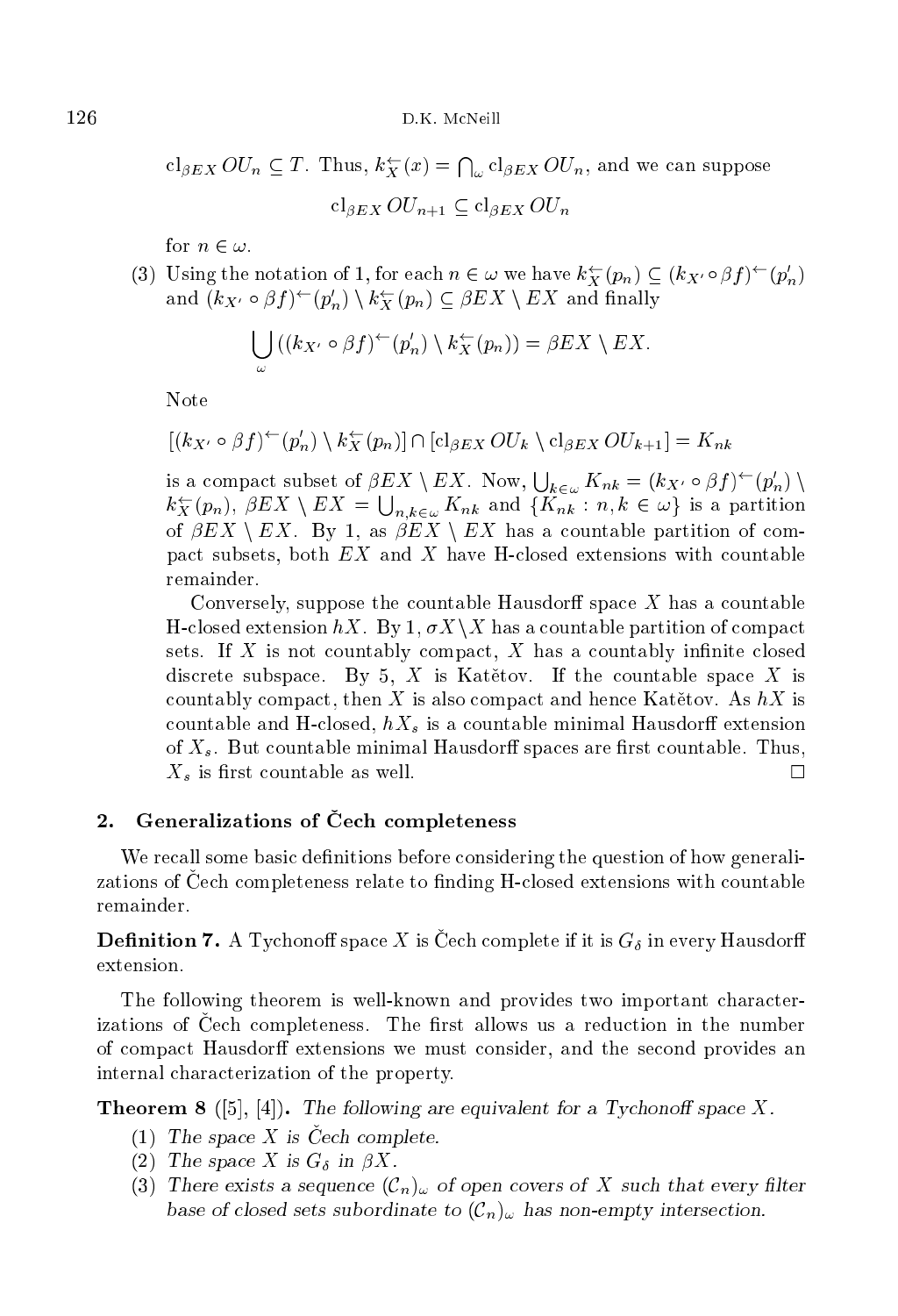The following orollary is immediate.

**Corollary 9.** If a space X has an H-closed extension with countable remainder then  $EX$  is  $\check{C}ech$  complete.

**PROOF:** Recall from 1 that a space X has an H-closed extension with countable remainder iff  $\beta EX \setminus EX$  has a countable partition of compact sets. Of course, a prerequisite for  $\beta EX \setminus EX$  to be the countable partition of compact sets is that it actually be the union of countably many compact sets. So if  $\beta EX \setminus EX = \bigcup_{\omega} K_n$ where  $K_n$  is compact, then  $G_n = \beta EX \setminus K_n$  is a family of open sets of  $\beta EX$  and  $EX \subseteq G_n$  for all  $n \in \omega$ . Since  $\bigcup_{\omega} K_n = \beta EX \setminus EX$ , we have  $\bigcap_{\omega} G_n = EX$ . Hence  $EX$  is  $\text{Čech}$  complete.

Though Čech completeness of the absolute is a necessary condition for the existen
e of an Hlosed extension with ountable remainder, we will see that it is not sufficient  $\equiv$  some additional property is required.

For metric space, restrictions related to the following definitions (along with Cech completeness) are sufficient to allow a compactification with countable remainder

**Notation 10** ([13]). For a Tychonoff space X, let  $R(X) = [c|_{\partial X}(\partial X \setminus X)] \cap X$ . We call  $R(X)$  the residue of X.

**Definition 11.** A space X called rim-compact (or semicompact) if X has a basis of open sets ea
h of whi
h has a ompa
t boundary.

**Definition 12.** A space X is called Lindelöf if every open cover of X has a ountable subfamily whi
h overs.

The characterization of metric spaces allowing compactification with countable remainder is due to Hoshina.

**Theorem 13** ([8]). A metrizable space X has a compactification with countable remainder iff X is Cech complete, rim-compact and  $R(X)$  is Lindelöf.

For compactifications of Tychonoff spaces with countable remainder Hoshina also provides a sufficient condition.

**Theorem 14** ([8]). Let X be a Cech complete, rim-compact space. If  $R(X)$  is separable metrizable then  $X$  has a compactification with countable remainder.

We quote the following lemma of Hoshina  $[9]$ , which is necessary for the next example.

**Lemma 15.** If X has a compactification with countable remainder and  $\mathcal{U}$  is a collection of pairwise disjoint open sets of X with  $U \cap R(X) \neq \emptyset$  for each  $U \in \mathcal{U}$ , then  $U$  is countable.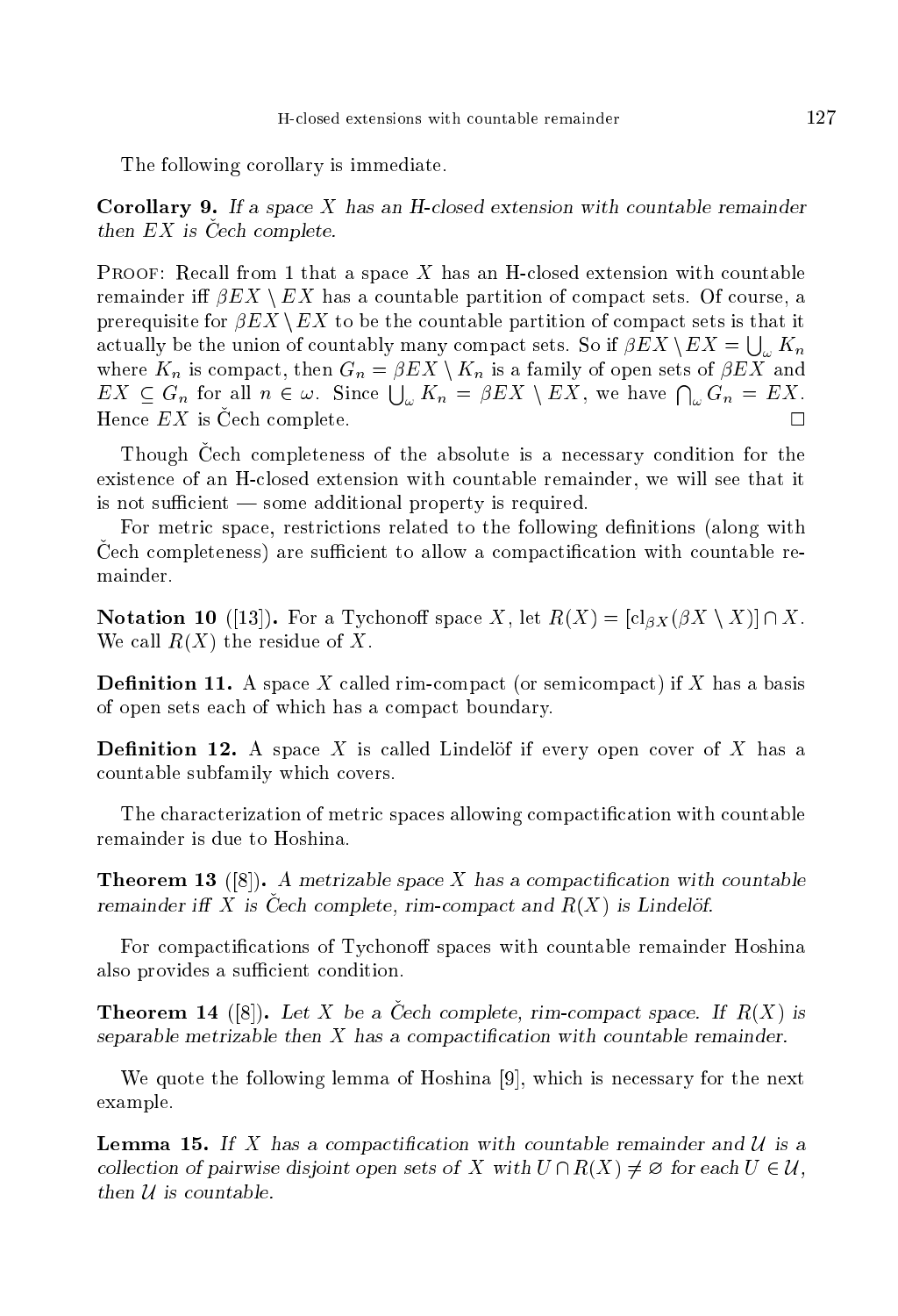First we consider an example of Charalambous  $[1]$  showing that Cech completeness is not enough to guarantee that a spa
e has a ompa
t extension with countable remainder; moreover there exist two spaces X and  $X_1$  with homeomorphic residues,  $R(X) \cong R(X_1)$ , one of which has a compactification with countable  $remainder$  — while the other does not.

Example 16 ([1℄). The onstru
tion starts with the following setup due to Terada [16]. Note  $X = \beta \mathbb{R} \setminus \mathbb{N}$  has a compactification with countable remainder, namely  $\beta \mathbb{R}$ , and  $R(X) = \beta \mathbb{N} \setminus \mathbb{N}$ .

Now let Z <sup>=</sup> <sup>N</sup> [f1g, the one point ompa
ti
ation of <sup>N</sup> , <sup>Y</sup> <sup>=</sup> Z-Z-(<sup>N</sup> <sup>n</sup><sup>N</sup> ) and your the state of the Market Market and the second model of the state of the state of the state of the sta compact and zero-dimensional, then  $X_1$  is Čech complete and rim-compact. In addition, R( $\alpha$  - f1g - f1g - f1g - f1g - f1g - f1g - f1g - f1g - f1g - f1g - f1g - f1g - f1g - f1g - f1g - f1g - f1g - f1g - f1g - f1g - f1g - f1g - f1g - f1g - f1g - f1g - f1g - f1g - f1g - f1g - f1g - f1g - f1g - f1g has no compactification with countable remainder. For let  $\mathcal U$  be an uncountable collection of pairwise disjoint nonempty open subsets of  $\beta N \setminus N$ . For each  $U \in \mathcal{U}$ let  $U = Z \times Z \times U$ , then  $\{U \mid |A_1 : U \in U\}$  is an uncountable collection of pairwise disjoint open sets of  $\Lambda_1$  with  $U \cap \Lambda_1 \cap \Lambda(\Lambda_1) \neq \emptyset$  for each  $U \in U$ . So by the lemma above,  $X_1$  has no compactification with countable remainder.

We note here, however, that  $X_1$  does have an H-closed extension with countable remainder the N-1 - fight (N n ) is the fight (N  $\mu$  ) is the fight (N  $\mu$  and the fight (N  $\mu$  and the fight (N  $\mu$ union of compact  $G_{\delta}$  sets.

We now consider how it may be possible to partition the space  $\beta EX \setminus EX$  into countably many compact sets — which would allow us to construct an H-closed extension of X with countable remainder. Since  $\beta EX \setminus EX$  is zero-dimensional, the following proposition, ommuni
ated to Porter and Vermeer by F. Galvin, will be very useful.

**Proposition 17** ([13]). A zero-dimensional space Y can be partitioned into a countable number of compact sets iff Y is the countable union of compact  $G_{\delta}$ sets.

Seeking to generalize Hoshina's hara
terization of metrizable spa
es allowing compactifications with countable remainder, Porter and Vermeer found the following sufficient conditions for an H-closed extension with countable remainder.

**Theorem 18** ([13]). If cX is a zero-dimensional compactification of a Cech complete space X and  $R(X)$  is Lindelöf, then  $cX \setminus X$  has a countable partition of ompa
t sets.

Corollary 19 ([13]). Let X be a space.

- (1) If X is not countably compact, EX is Čech complete, and  $R(EX)$  is Lindelöf, then  $X$  has an H-closed extension with countable remainder
- (2) If X is Tychonoff and Čech complete and  $R(X)$  is Lindelöf, then X has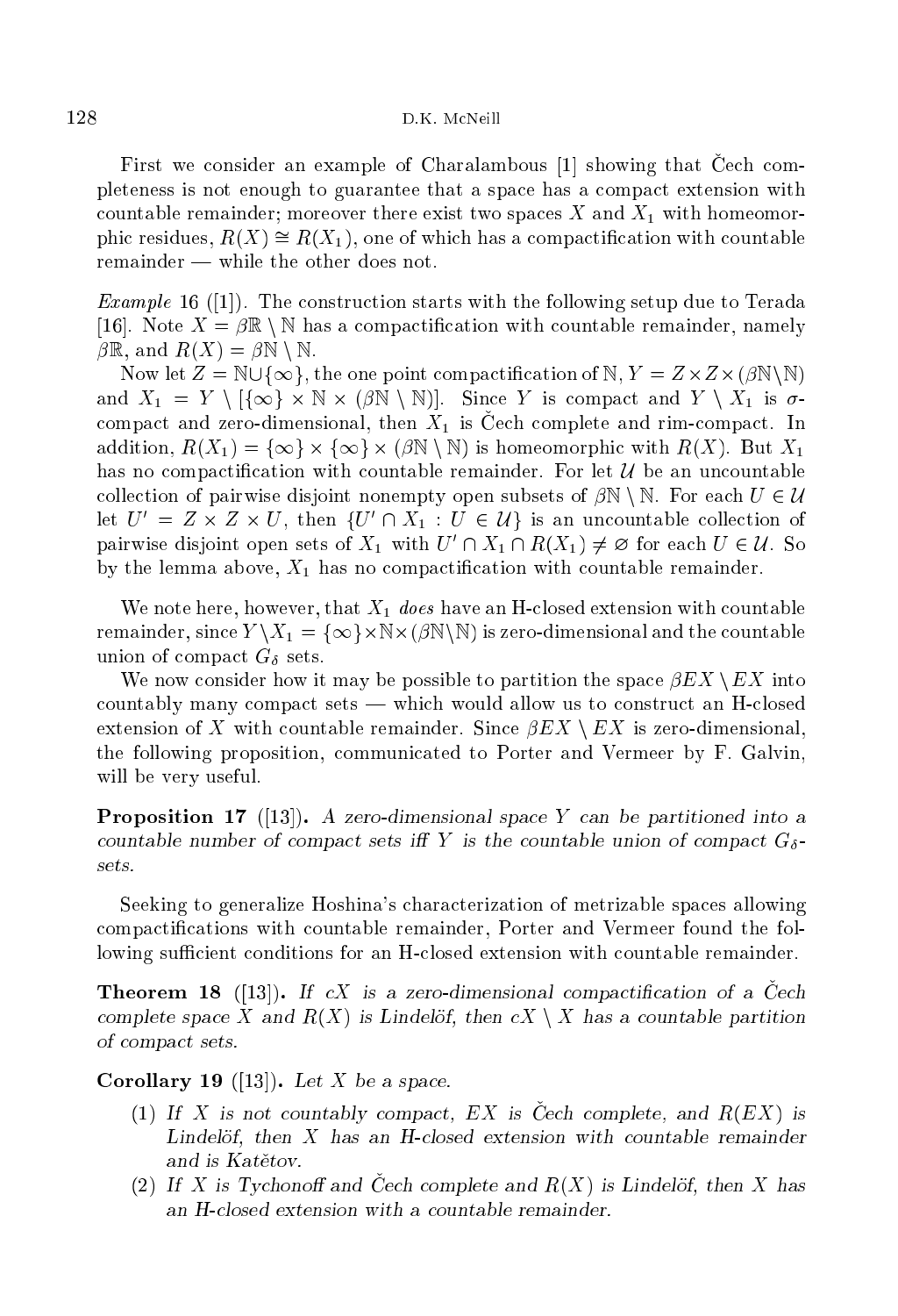Noting that Cech completeness of the absolute is necessary for a space to have an H-closed extension with countable remainder — we seek a generalization of Cech completeness to Hausdorff spaces which we may be able use directly. K. Császár in [2] modifies the internal characterization of a Cech complete space to obtain three different generalizations, two of which we will consider in depth.

Before we begin we will need the following definition also due to Császár:

**Definition 20.** A subset A of a topological space X is said to regularly embedded in X if whenever  $x \in A \subseteq G$  and G is open, then there exists an open set V such that  $x \in V \subset \operatorname{cl}_X V \subset G$ .

**Proposition 21** ([2]). Suppose  $A \subseteq X \subseteq Y$  are spaces. If A is regularly embed- $\text{ded in } Y$ , then A is regularly embedded in X.

**Theorem 22** ([2]). If X is a Hausdorff space, then X is regularly embedded in  $\sigma X$ .

The following definitions generalize the internal characterization of Cech completeness for Tychonoff spaces to all Hausdorff spaces.

**Definition 23.** Let  $(C_n)_{\omega}$  be a sequence of families of sets of a set X and A a family of sets. The family A is subordinate to the sequence  $(\mathcal{C}_n)_{\omega}$  if, for every  $m \in \omega$ , there is some set  $A \in \mathcal{A}$  and also a set  $C \in \mathcal{C}_m$  such that  $A \subseteq C$ .

**Definition 24.** Let X be a topological space. A Cech sequence (Cech f-sequence, Cech g-sequence) in X is a sequence  $(\mathcal{C}_n)_{\omega}$  of open covers of X such that every filter base A (of closed sets, of open sets) subordinate to  $(\mathcal{C}_n)_{\omega}$  has an adherent point.

**Definition 25.** A Hausdorff space X is a Čech space (Čech g-space, Čech fspace) if there is a Cech sequence (Cech g-sequence, Cech f-sequence) in X.

Notice that for a Tychonoff space the concepts of Čech space, Čech g-space, Cech f-space, and Cech complete space coincide.

**Theorem 26** ([2]). A regularly embedded open subspace of a Cech g-space is a  $Cech$  g-space.

**Theorem 27** ([2]). A regularly embedded, dense  $G_{\delta}$  subspace of a Cech g-space is a Cech g-space.

**Definition 28.** A sequence of open covers  $(\mathcal{C}_n)_{\omega}$  is said to be monotone if  $\mathcal{C}_{n+1}$ refines  $\mathcal{C}_n$ .

**Proposition 29** ([2]). If there exists a Čech sequence (g-sequence, f-sequence) for a space X, then there exists a monotone Cech sequence  $(g$ -sequence,  $f$ -sequence).

The following proposition provides an external characterization of a Cech  $g$ space comparable to that of a Cech complete space.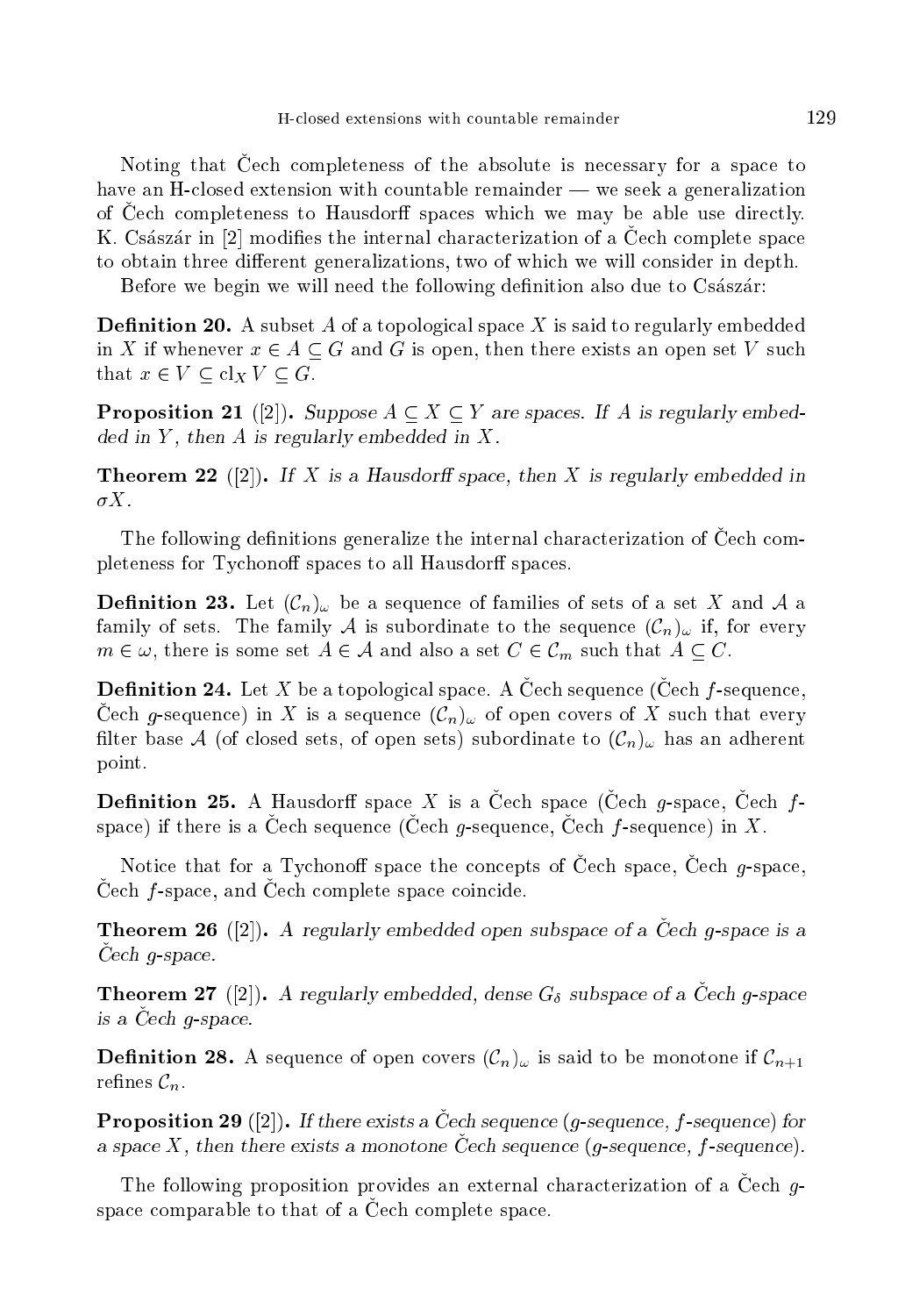**Proposition 30** ([2]). For a space X the following are equivalent.

- (1) X is  $G_{\delta}$  in every Hausdorff extension.
- (2) X is  $G_{\delta}$  in  $\sigma X$ .
- $(3)$  X is a Cech q-space.

With regard to finding H-closed extensions with countable remainder, the previous proposition indicates that Cech  $g$ -spaces may be the generalization of Cech omplete spa
es we should onsider. The next proposition provides more support for this observation. We begin with the following lemma whi
h generalizes a theorem appearing in  $[14]$ .

**Lemma 31.** Let X be a space. If  $A \subseteq \sigma X \setminus X$  and A is closed in  $\sigma X \setminus X$ , then  $\operatorname{cl}_{\sigma X} A$  is an H-set of  $\sigma X$ .

**PROOF:** Let U be an open cover of  $cl_{\sigma X} A$ . Extend, and possibly refine, U to an open cover, C, of all of  $\sigma X$  with basic open sets of the form  $oU$  where  $U \in \tau(X)$ . Since  $\sigma X$  is H-closed we can find a finite subfamily of C with the closures covering  $\sigma X$ , and since  $\mathrm{cl}_{\sigma X}$   $\sigma U = \mathrm{cl}_X U \cup \sigma U$  we get a finite subfamily covering A, hence finite subfamily whose closures cover  $\operatorname{cl}_{\sigma X} A$ . П

**Corollary 32** ([14]). Let X be a space. If  $A \subset \sigma X \setminus X$  and A is closed in  $\sigma X$ , then A is compact.

**Proposition 33.** A space X is a Cech g-space iff  $EX$  is Cech complete.

**PROOF:** The space X is a Cech g-space iff X is  $G_{\delta}$  in  $\sigma X$ , i.e.  $X = \bigcap_{\omega} U_n$ where  $U_n \in \tau(\sigma X)$ . Let  $K_n = \sigma X \setminus U_n$ , so  $\sigma X \setminus X = \bigcup_{\omega} K_n$  and each  $K_n$  is compact. Now recall  $\sigma X \setminus X \cong \sigma EX \setminus EX$ . Consider  $K_n \subseteq \sigma EX \setminus EX$ , and let  $U_n = \sigma EX \setminus K_n$ . Note  $EX \subseteq U_n$ , and since  $\bigcup_{\omega} K_n = \sigma EX \setminus EX$ , then  $EX = \bigcap_{\omega} U_n$  and  $EX$  is  $G_{\delta}$  in  $\sigma EX$  and hence Cech complete.  $\Box$ 

The argument can also be reversed.

**Corollary 34.** A space X is a Cech g-space iff  $X_s$  is a Cech g-space.

PROOF: This follows from  $EX = EX_s$ .

The following proposition is another hara
terization of ountable spa
es admitting an Hlosed extension with ountable remainder. First we note that if X is countable then  $EX$  is Lindelöf.

**Lemma 35.** Let  $X$  be a countable space, then  $EX$  is Lindelöf.

**PROOF:** Since  $k : EX \rightarrow X$  is compact,  $EX = \bigcup \{k^{\leftarrow}(x) : x \in X\}$  is the  $countable union of compact sets — hence Lindelöf.$ П

**Proposition 36.** A countable space X admits an H-closed extension with countable remainder iff  $X$  is a Cech g-space.

PROOF: Clearly if X admits an H-closed extension with countable remainder, then  $X$  is a Cech g-space.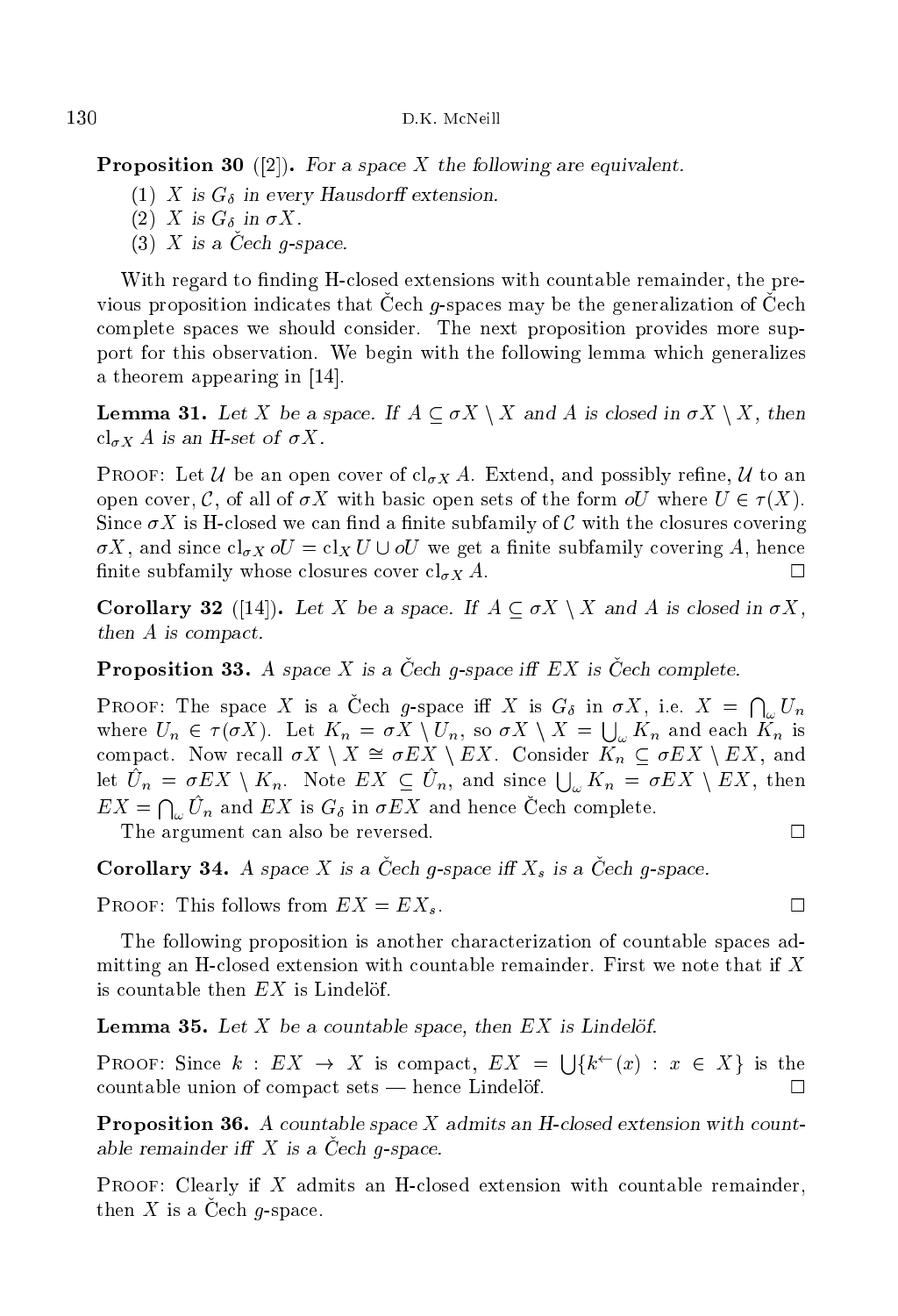Now suppose X is countable and a Cech g-space, then  $EX$  is Tychonoff and Cech complete. Also note since X is countable that X is Lindelöf. Therefore  $EX$ is Lindelöf. Since  $R(EX)$  is a closed subset of  $EX$ , it is Lindelöf as well. By 18, EX has an Hlosed extension with ountable remainder. Therefore X does as  $\Box$ 

Combining the above with 6 we have the following.

**Theorem 37.** For a countable space  $X$  the following are equivalent.

- (1) X has an Hlosed extension with ountable remainder.
- (2) X is Katetov and  $X_s$  is first countable.
- $(3)$  X is a Cech g-space.

The following provides a characterization of all Hausdorff spaces having an H-closed extension with countable remainder in terms of a special class of Cech g-sequen
es.

**Proposition 38.** The space X has an H-closed extension with countable remainder iff X admits a Cech g-sequence  $(\mathcal{C}_n)_{\omega}$  for which each free open ultrafilter p is not subordinate to  $\mathcal{C}_m$  only for  $m = N_p$  for some  $N_p \in \omega$ .

**PROOF:** Recall X has an H-closed extension with countable remainder iff  $\sigma X$  $X = \beta EX \setminus EX$  has a countable partition of compact sets  $\{K_n\}$ . Let  $G_n =$  $\sigma X \setminus K_n$ , then  $G_n$  is open in  $\sigma X$  and so  $G_n = \bigcup oU$  where  $oU \subseteq G_n$  and  $U \in \tau(X)$ . Since  $X \subseteq G_n$  and  $oU \cap X = U$ ,  $X = \bigcup \{U : oU \subseteq G_n\}$ , i.e.  $\{U : oU \subseteq G_n\}$  is an open cover of X. Note for each  $p \in \sigma X \setminus X, p \in K_n$  implies  $p \notin K_m$  for  $m \neq n$ , i.e.  $p \notin \sigma X \setminus G_n$  implies  $p \in \sigma X \setminus G_m$  for  $m \neq n$ . Finally we get  $U \notin p$  for all U such that  $oU \subseteq G_m$  implies  $V \in p$  for all V such that  $oV \subseteq G_m$  for  $m \neq n$ . Let  $\mathcal{C}_n = \{U : oU \subseteq G_n\}$ , then  $(\mathcal{C}_n)_{\omega}$  is a sequence of open covers of X. Also, for each  $p \in \sigma X \setminus X$  there is an  $N \in \omega$  such that  $U \notin p$ for all  $U \in \mathcal{C}_N$  (i.e.  $p \in K_N$ ). In addition, for all  $p \in \sigma X \setminus X$ , p (as an open filter) is subordinate to all  $\mathcal{C}_n$  where  $n \neq N$ . Hence no free open ultrafilter on X is subordinate to  $(\mathcal{C}_n)$  and  $(\mathcal{C}_n)$  is a Čech g-sequence on  $X$  — one in which each open ultralter is ex
luded at exa
tly one level.

The argument above can be reversed. That is given a special Cech g-sequence  $(C_n)_{\omega}$ , we simply notice that  $\{K_n : K_n = \sigma X \setminus \cup \{\sigma U : U \in C_n\}\}\$ is a countable compact partition of  $\sigma X \setminus X$ .

Császár [2] gives an example showing not all Cech  $g$ -spaces are Cech  $f$ -spaces, a somewhat simpler example is provided by the following.

*Example* 39. Let X be the unit interval with the topology generated by open sets of the form  $I \setminus M$  where I is an interval and M is countable. Then X is a Hausdorff Cech  $g$ -space which is not a Cech  $f$ -space.

**PROOF:** Since X is H-closed, it is a Cech g-space.

To show X is not a Cech f-space, let  $(\mathcal{C}_n)$  be a sequence of open covers of X. Select  $C_n \in \mathcal{C}_n$  such that  $0 \in C_n$  and then  $I_n$  and  $M_n$  such that  $0 \in I_n \setminus M_n \subseteq C_n$ .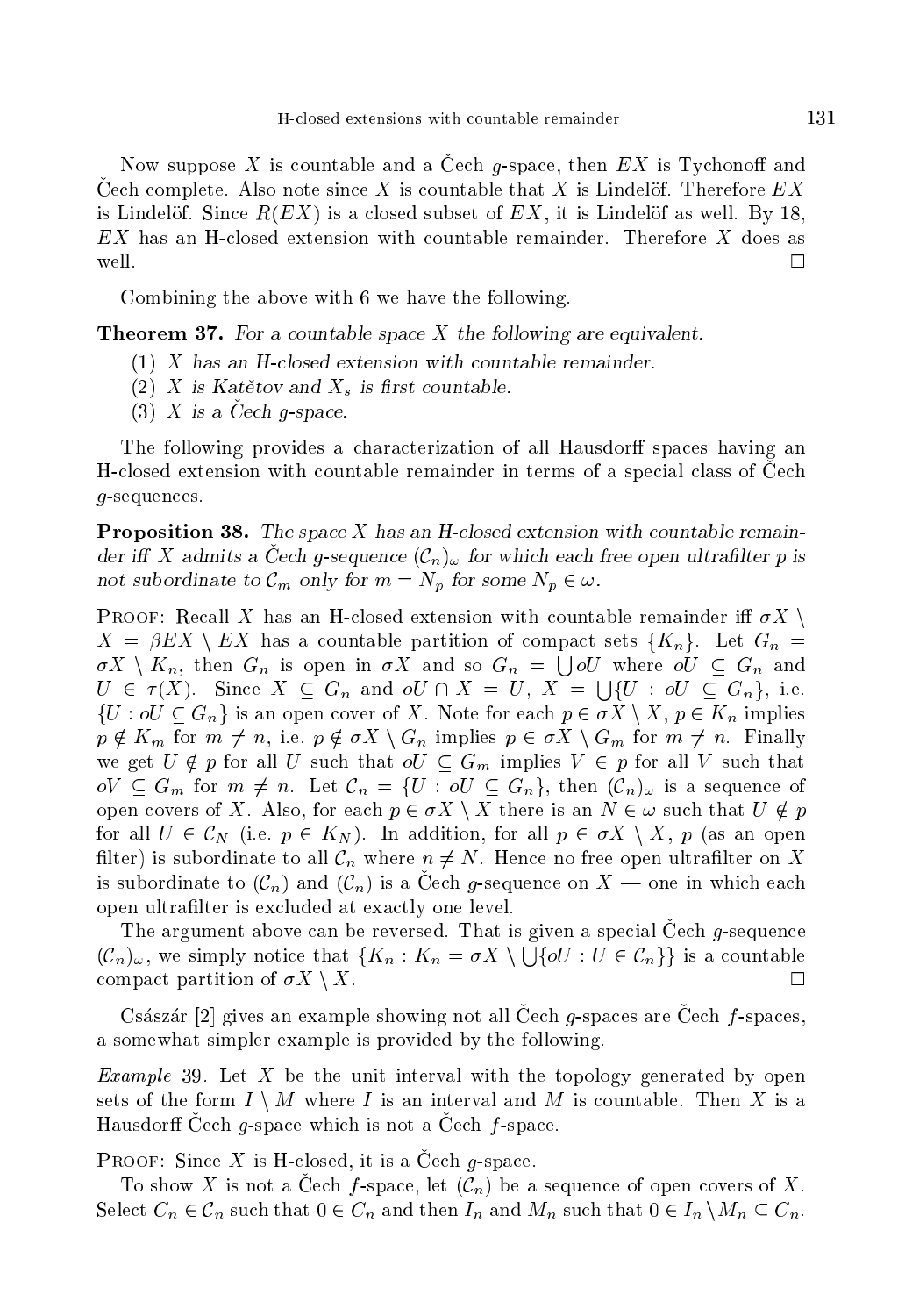Define

$$
M_0 = \bigcup_{1}^{\infty} M_n \cup \{0\},\
$$

find some

$$
x_k \in \left( \left( \bigcap_{1}^{\infty} I_n \right) \cap \left[0, \frac{1}{k}\right) \right) \setminus M_0,
$$

and finally let

$$
A_n = \{x_k : k \ge n\}.
$$

After noting that  $A_n$  is closed by virtue of being countable, by  $A_n \subseteq I_n \setminus M_0 \subseteq$  $I_n \setminus M_n \subseteq C_n$  the system  $\mathcal{A} = \{A_n : n \in \mathbb{N}\}\$ is a closed filter base subordinate to  $(\mathcal{C}_n)$ . So since  $\bigcap A_n = \emptyset$ , X is not a Cech f-space.

Császár goes on to ask whether every Cech  $f$ -space is also a Cech  $g$ -space. This is not the ase.

**Theorem 40.** There is a space which is a Cech  $f$ -space but not a Cech  $g$ -space.

The following lemma is well known and can be found in Chapter 9 of [6].

**Lemma 41.** If  $X$  is locally compact and realcompact, then every infinite closed subset of  $p\Lambda \setminus \Lambda$  has cardinality at least  $z$ .

We now construct a special subset of  $\beta\omega \setminus \omega$ .

**Lemma 42.** There is a set  $D \subseteq \beta \omega \setminus \omega = \omega$  for which D intersects every immute compact subset of  $\omega$  and  $\omega \to \nu$  also intersects every infinite compact subset  $\sigma$   $\omega$  .

PROOF: Note any infinite compact subset of  $\omega$  -has a countably infinite subset. We consider the family of sets  $C = \{C : C$  is a countably infinite subset of  $\omega \}$ . Note  $|C| = (2^{\circ})^{\circ} = 2^{\circ}$ . Hence if  $\mathcal{N} = \{N : N = \text{cl}_{\beta\omega} \cup$  for some  $C \in \mathcal{C}\}$ , then  $|\mathcal{N}| \leq 2$ . We construct D recursively; begin by well-ordering  $\mathcal{N} = \{ \mathbf{A}\beta : \beta \leq 2^{\gamma} \}$ . Let  $p \in D_0$  and  $q \in E_0$  where  $p, q \in K_0$  and  $p \neq q$ .

For  $\alpha + 1$  a successor ordinal, let  $D_{\alpha+1} = D_{\alpha} \cup \{p\}$  and  $E_{\alpha+1} = E_{\alpha} \cup \{q\}$  where  $p, q \in K_{\alpha+1} \setminus (D_\alpha \cup E_\alpha)$  and  $p \neq q$ . Note  $K_{\alpha+1} \setminus (D_\alpha \cup E_\alpha) \neq \emptyset$  since  $|K_{\alpha+1}| = 2^{\mathfrak{c}}$ but  $|D_{\alpha} \cup E_{\alpha}| \leq 2$ .

For  $\alpha$  a limit ordinal, let  $D_\alpha = \bigcup_{\beta < \alpha} D_\beta \cup \{p\}$  and  $E_\alpha = \bigcup_{\beta < \alpha} E_\beta \cup \{q\}$  where  $p, q \in K_\alpha \setminus (\bigcup_{\beta < \alpha} D_\beta \cup \bigcup_{\beta < \alpha} E_\beta)$  and  $p \neq q$ . Note  $K_\alpha \setminus (\bigcup_{\beta < \alpha} D_\beta \cup \bigcup_{\beta < \alpha} E_\beta) \neq \varnothing$ since  $|K_{\alpha}| = 2^{\mathfrak{c}}$  but still  $|\bigcup_{\beta < \alpha} D_{\beta} \cup \bigcup_{\beta < \alpha} E_{\beta}| < 2^{\mathfrak{c}}$ .

Let  $D = \bigcup_{2^c} D_{\alpha}$  and  $E = \bigcup_{2^c} E_{\alpha}$ . Note  $D \cap E = \emptyset$  and for each infinite compact subset  $K$  of  $\omega$ ,  $K \cap D \neq \varnothing$  and  $K \cap E \neq \varnothing$ .

**PROOF OF 40:** Consider the set D constructed above as a subset of  $\kappa\omega$ . Let  $X = \kappa \omega \setminus D$ , then X is a Cech f-space but not a Cech g-space.

To show X is a Cech f-space we must find a sequence of open covers  $(\mathcal{C}_n)_{\omega}$  of X for which every subordinate closed filter base has nonempty adherence. The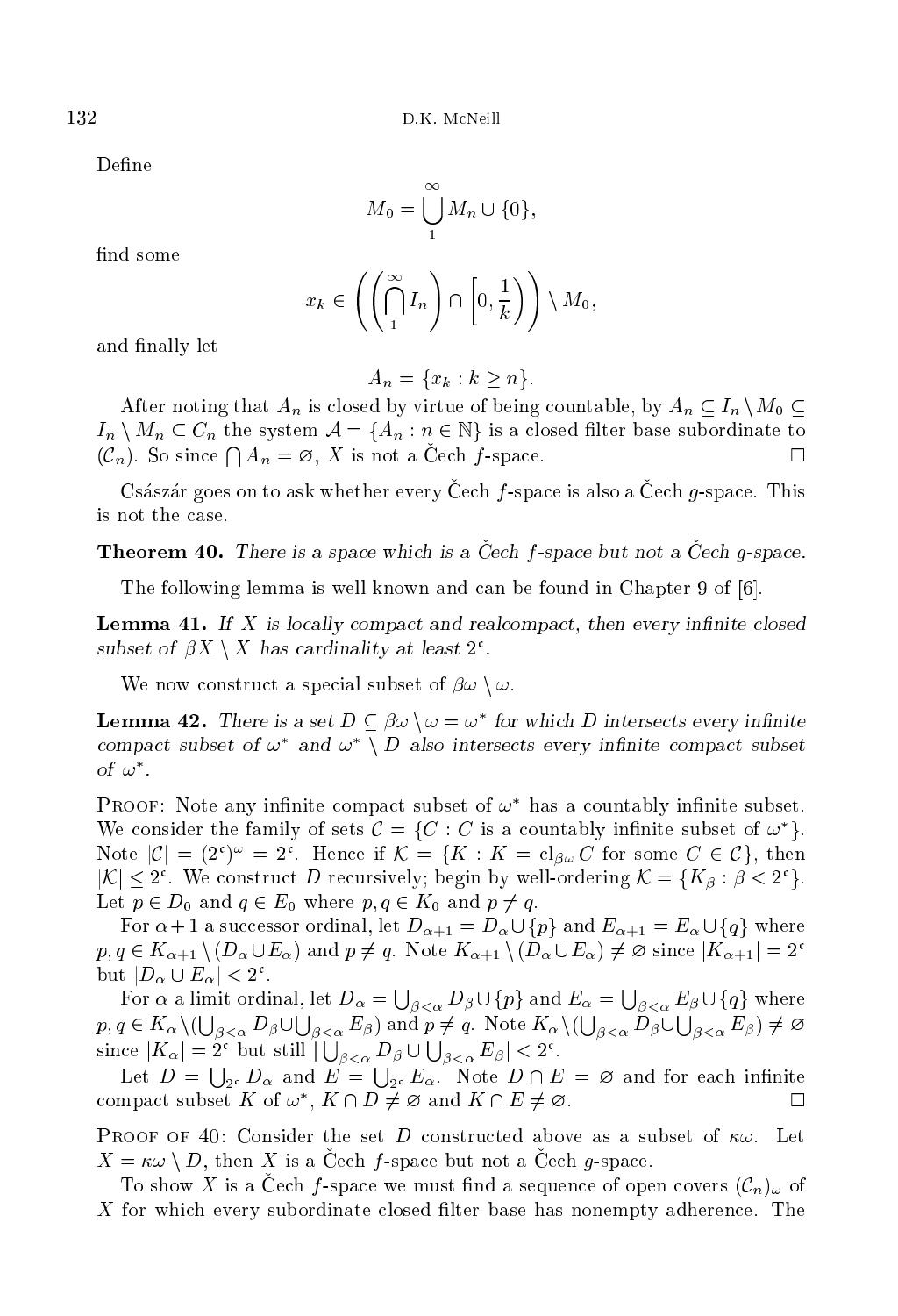sequence  $(\mathcal{C}_n)_{\omega}$  where  $\mathcal{C}_n = \mathcal{C} = \{ \{p\} \cup \omega : p \in X \setminus \omega \}$  suffices. For suppose F is a subordinate closed filter base, then there is some  $F \in \mathcal{F}$  and  $U \in \mathcal{C}$  for which  $F \subseteq U$ . Now F cannot contain an infinite subset V of  $\omega$  because then  $oV \cap X \subseteq cl_X V \subseteq F$ , but  $oV \cap X \nsubseteq U$ . So  $F \cap \omega$  is finite, and hence F is finite. Now  $\mathcal F$  contains a compact set and hence has nonempty adherence.

To show X is not a Cech g-space we consider the following diagram:



In this case if X is a Čech g-space then  $EX = X_s$  is Čech complete. But then EX is  $G_{\delta}$  in every Hausdorff extension, in particular  $\beta \omega$  – contradicting the construction of  $D$ . П

From the above a space must be a Cech  $g$ -space if it is to have an H-closed extension with countable remainder. By 18, if we also have that the residue of  $EX, R(EX)$ , is Lindelöf, then this is sufficient to guarantee an H-closed extension of the space with countable remainder. Hence we have the following corollary.

**Corollary 43.** If a space X is a Cech g-space and  $R(EX)$  is Lindelöf, then X has an H-closed extension with countable remainder.

It seems that the next step would be to generalize the condition on  $R(EX)$ to a condition on the original space  $X$ . What follows are several theorems and examples obtained while trying to find conditions both necessary and sufficient for a space to have an H-closed extension with countable remainder.

**Lemma 44.** The countable intersection of  $\sigma$ -compact subspaces in a regular space is Lindelöf.

**PROOF:** Let X be a regular space,  $B_n \subseteq X$  where  $B_n$  is  $\sigma$ -compact for  $n \in \omega$ , and  $A = \bigcap_{\omega} B_n$ . Note  $\prod_{\omega} B_n$  is Lindelöf. The function  $e : A \to \prod_{\omega} B_n$  defined by  $e(x)(n) = x$  is an embedding and  $e[A]$  is closed in the product. Therefore A is Lindelöf.  $\Box$ 

**Proposition 45** ([13]). Let X be a Tychonoff, nowhere locally compact space. If X has an H-closed extension with countable remainder, then X has a dense Lindelöf subspace.

**Fact 46** ([13]). A complete metric space is Katetov.

*Example* 47 ([13]). Let D be the discrete space of cardinality  $\aleph_1$ , and  $\mathbb P$  be the irrationals. Note both  $D$  and  $\mathbb P$  have compact extensions with countable remainder. Also, the space  $D \times \mathbb{P}$  is locally Lindelöf and a complete metric space hence Cech complete, first countable and Katetov. Recall P has a coarser compact Hausdorff topology. In particular,  $\mathbb{P} \cong \prod_{\omega} \omega$ , and there is a continuous bijection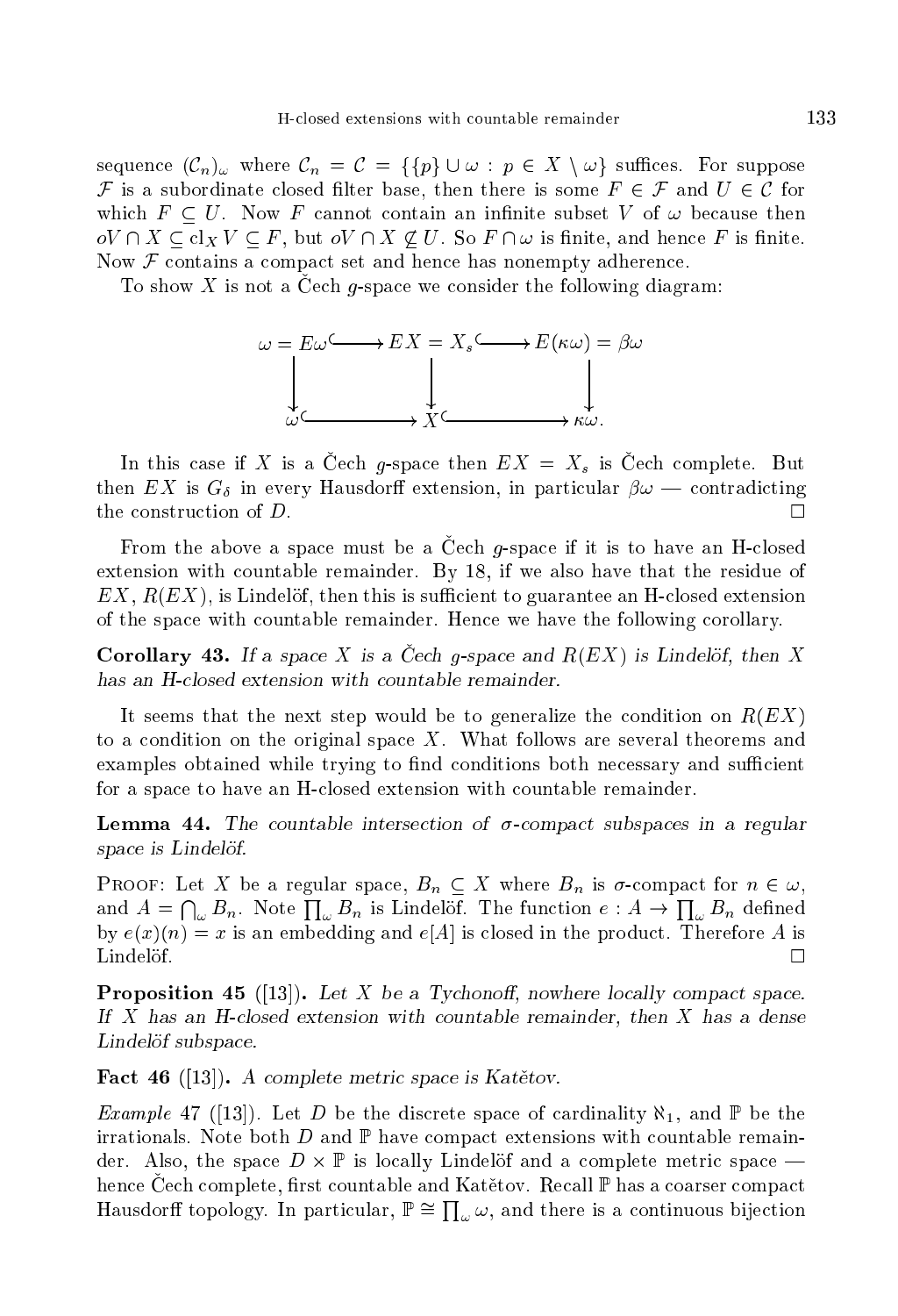$f: \prod_{\omega} \omega \to \prod_{\omega} (\omega \cup \{\infty\}).$  Let  $\mathbb{P}'$  denote  $\mathbb{P}$  with this coarser compact Hausdorff topology, then  $D \times \mathbb{P}$  is locally compact and Hausdorff. Thus,  $D \times \mathbb{P}$  has a coarser compact Hausdorff topology. However, since the space is nowhere locally t and has no dense lines and the subspace of the part of subspace of the subspace of the subspace of the subspace of with ountable remainder.

The converse of 45 is false, for consider the space Q. Also consider the following example, whi
h has a dense subspa
e admitting an Hlosed extension with ountable remainder, but has none itself.

*Example* 48. Again let D be the discrete space of cardinality  $\aleph_1$  and let  $D^*$ be the one point compactification of  $D$ . Let  $\mathbb R$  denote the real numbers with the usual topology and let  $\mathbb K^+$  denote the two point compactincation of  $\mathbb K^+$  Let  $X = \mathbb{P} \times D \times \mathbb{R}$  and note that  $cX = \mathbb{R} \times D \times \mathbb{R}$  is a compactification of  $X$ where  $cX \setminus X = \mathbb{Q} \times D^* \times \mathbb{R}$  has a countable partition into compact sets. So X has and the contract with the contract of the contract of the contract  $\mathcal{L}^{(1)}$  and  $\mathcal{L}^{(2)}$  and  $\mathcal{L}^{(3)}$ CA is also a compact incation of Y . However  $cX \ Y = \mathbb Q X$   $(D^* \times \mathbb R^-) \setminus (D \times \mathbb P)$  does not have a ountable partition of ompa
t sets, so Y has no Hlosed extension with countable remainder. This is despite the fact  $Y$  is nowhere locally compact,  $X$  is a dense Lindelöf subspace of  $Y$ , and  $X$  itself has an H-closed extension with ountable remainder.

example as the space of the space with the space  $\Delta$  space of the space  $\Delta$ extension with countable remainder, namely  $Y = \mathbb{K} \times Z$  with the lexicographic order, since  $\Lambda$  is both a Cech g-space and Lindelof. The space  $\Lambda^-$  also has an  $n$ -ciosed extension with countable remainder, though  $X^+$  is not Lindelof. In particular, notice  $Y = 18$  a zero-dimensional compactmication of  $X^-,$  which has a remainder that can be expressed as the countable union of compact  $G_{\delta}$  sets. Namely,

$$
Y^2 \setminus X^2 = \bigcup_{q \in \mathbb{R}^+ \setminus \mathbb{P}} [(\{q\} \times 2) \times (\mathbb{R} \times 2)] \cup \bigcup_{q' \in \mathbb{R}^+ \setminus \mathbb{P}} [(\mathbb{R} \times 2) \times (\{q'\} \times 2)].
$$

Consider the following fa
t.

Fact 50. Let a Tychonoff space X have an H-closed extension  $hX$  with a countable remainder. If U is a family of pairwise disjoint open sets in X, then  $\{U \in$  $\mathcal{U}: U \cap R(X) \neq \emptyset$  is countable.

**PROOF:** If U is an open set of X we denote by  $o_h U$  the largest open set in  $hX$ such that  $o_h U \cap X = U$ . By the denseness of X in hX,  $\{o_h U : U \in \mathcal{U}\}\$ is a family of pairwise disjoint open sets in hX. If  $U \cap R(X) \neq \emptyset$ , then  $o_h U \setminus X \neq \emptyset$ . As  $hX \setminus X$  is countable,  $\{U \in \mathcal{U} : U \cap R(X) \neq \emptyset\}$  is countable.  $\Box$ 

We define the *relative cellularity* of a space X relative to a subspace A as follows:  $c(A, X) = \sup\{U : U$  is a family of pairwise disjoint nonempty open subsets of X such that  $U \cap A \neq \emptyset$  for all  $U \in \mathcal{U}$ .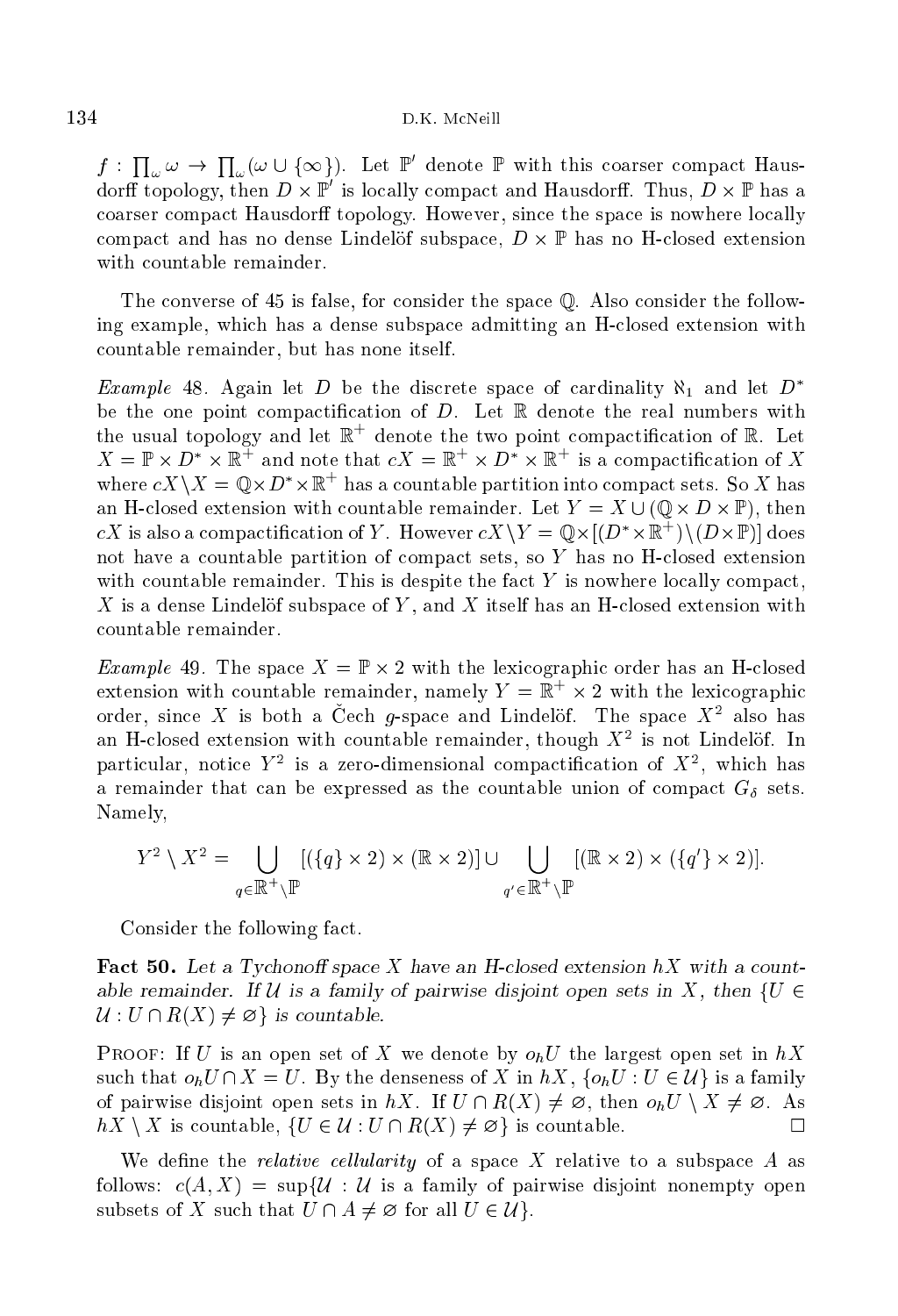Thus by the fact above, if  $X$  is a Tychonoff space with an H-closed extension with countable remainder, then  $c(R(X), X) = \omega$ .

**Corollary 51.** If X is Tychonoff, nowhere locally compact and has an H-closed extension with a countable remainder then  $c(X) = \omega$ .

Remark 52. As the spa
e D - <sup>P</sup> des
ribed in 47 is nowhere lo
ally ompa
t and  $c(X) = \omega_1$ , it follows from the above that X has no H-closed extension with a countable remainder.

The next result extends a result of Hoshina [9] which states that if a paracompact space X has a compactification with a countable remainder then  $R(X)$  is Lindelöf, and answers a question of Porter and Vermeer [13].

**Proposition 53.** Let X be a paracompact Tychonoff space which has an H-closed extension hX with a countable remainder, then  $R(X)$  is Lindelöf.

PROOF: Let C be an open cover of  $R(X)$ . Extend each  $C \in C$  to an open set C of A such that  $C \cap R(\Lambda) = C$ . Now  $\{C \colon C \in C\} \cup \{\Lambda \setminus R(\Lambda)\}\$  is an open cover of X and has an open refinement  $\{U_n\}_{\omega}$ , where each  $U_n$  is a pairwise disjoint family. Also,  $\{U \cap R(X) : U \in \mathcal{U}_n, n \in \omega, U \cap R(X) \neq \emptyset\}$  is a refinement of C. By 50, for each  $n \in \omega$ ,  $\{U \cap R(X) : U \in \mathcal{U}_n, U \cap R(X) \neq \emptyset\}$  is also countable. Hence C has a ountable sub
over.  $\Box$ 

Considering the importance  $R(X)$  seems to play in finding extension with countable remainder for Tychonoff spaces, we seek to generalize it all Hausdorff spaces. There are a few possibilities to consider. To begin we make the following notational definitions.

**Definition 54.** Given a space X set  $R_{\sigma}(X) = X \cap \text{cl}_{\sigma X}(\sigma X \setminus X)$ .

Notice that  $x \in R_{\sigma}(X)$  iff for every open neighborhood U of x in  $\sigma X$  there is some  $p \in \sigma X \setminus X$  such that  $U \in p$ .

**Definition 55.** Given a space X, set  $R_{EX}(X) = k[R(EX)]$ .

Another characterization of  $R_{EX}(X)$  is:  $x \in R_{EX}(X)$  iff for each  $U \in \tau(X)$ with  $x \in \text{cl}_X U$  there is some  $p \in \sigma X \setminus X$  such that  $U \in p$ .

**Definition 56.** Given a space  $X$  let

 $R_H(X) = \{x \in X : x \text{ has no H-closed neighborhood}\}.$ 

Note that if  $U \in \tau(X)$ , A is an H-set of X and  $U \subseteq A$  then  $\text{cl}_X U$  is H-closed, so replacing "H-closed" with "H-set" in the previous definition does not obtain a larger set.

**Proposition 57.** For a space X,  $R_{EX}(X) \subseteq R_{\sigma}(X) = R_H(X)$ .

**PROOF:** Suppose  $x \in R_{EX}(X)$ , then there is some  $p \in R(EX)$  such that  $k(p) = x$ . Now  $p \in R(EX)$  iff for each  $U \in p$  there is some  $q \in \sigma EX \setminus EX$  such that  $U \in q$ .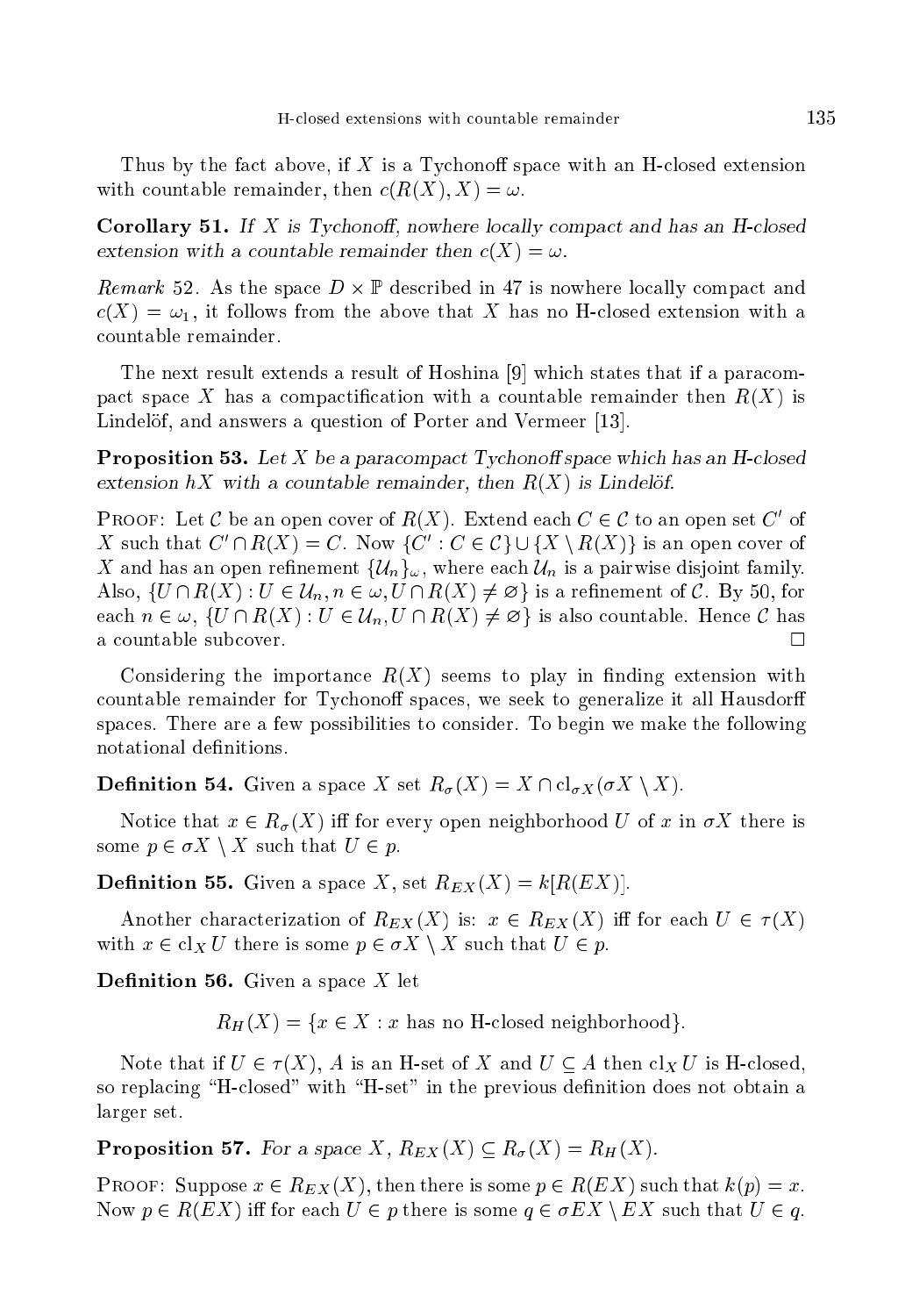Since  $k(p) = x$  then  $\mathcal{N}_p \subseteq p$ . So for every open neighborhood U of there is some  $q \in \sigma X \setminus X$  such that  $U \in q$ .

Now suppose  $x \notin R_H(X)$ , then there is some  $U \in \mathcal{N}_x$  such that  $cl_X U$  is Hclosed. Now if p is an open ultrafilter on X then  $ad(p) = \bigcap_n cl_X V = \bigcap_n cl_X(U \cap$  $V \neq \emptyset$ . So every open ultrafilter containing U is fixed and  $x \notin R_{\sigma}(X)$ . Therefore  $R_{\sigma}(X) \subset R_H(X)$ .

Finally suppose  $x \notin X \setminus R_\sigma(X)$ , then there is some  $U \in \mathcal{N}_x$  for which if p is a open ultrafilter and  $U \in p$ , then  $\text{ad}(p) \neq \emptyset$ . This means every open filter on  $\operatorname{cl}_X U$  has nonempty adherence and hence  $\operatorname{cl}_X U$  is H-closed.  $\Box$ 

The next example shows that the containment in the previous proposition can

*Example* 58. Let  $X = [0,1] \cup ([1,2] \cap \mathbb{Q})$  with the usual topology as a subspace of R. Let  $x = 1$ , then x has no H-closed neighborhood so  $1 \notin R_{\sigma}(X)$ . But  $1 \in cl_X(0,1)$  so  $1 \in R_{EX}(X)$ .

Acknowledgments. The author would like to thank his advisor Professor Jack Porter for his guidance and the referee for several corrections of style and content.

## **REFERENCES**

- [1] Charalambous M.G., *Compactifications with countable remainder*, Proc. Amer. Math. Soc. 78 (1980), no. 1, 127-131.
- [2] Császár K., *Generalized Cech-complete spaces*, Ann. Univ. Sci. Budapest Eötvös Sect. Math. 25 (1982), 229-238.
- [3] Dickman R.F., Jr., Porter J.R., Rubin L.R., Completely regular absolutes and projective objects, Pacific J. Math. 94 (1981), 277-295.
- [4] Engelking R., General Topology, Polish Scientific Publishers, Warsaw, 1977.
- [5] Frolík Z., Generalization of the  $G_{\delta}$ -property of complete metric spaces, Czechoslovak Math. J. 10  $(1960)$ , 359-379.
- [6] Gillman L., Jerison M., Rings of Continuous Functions, Van Nostrand Reinhold, New York, 1960.
- [7] Henriksen M., Tychonoff spaces that have a compactification with a countable remainder, General Topology and its Relations to Modern Analysis and Algebra, IV (Pro
. Fourth Prague Topological Sympos. Prague, 1976), Part B, Soc. Czech. Mathematicians and Physicists, Prague, 1977, pp. 164-167.
- [8] Hoshina T., *Compactifications by adding a countable number of points*, General Topology and its Relations to Modern Analysis and Algebra, IV Part B, Soc. Czech. Mathematicians and Physicists, Prague, 1977, pp. 168-169.
- [9] Hoshina T., *Countable-points compactifications for metric spaces*, Fund. Math.  $103$  (1979), 123{132.
- [10] Hoshina T., Countable-points compactifications of product spaces, Tsukuba J. Math. 6  $(1982), 231-236.$
- [11] Morita K., On bicompactifications of semibicompact spaces, Sci. R. Tokyo Bunrika Daigaku Sect. A 4 (1952), 200-207.
- [12] Porter J.R., Lattices of H-closed extensions, Bull. Acad. Polon. Sci. Sér. Sci. Math. Astronom. Phys.  $22$  (1974), 831-837.
- [13] Porter J.R., Vermeer J., Spaces with coarser Hausdorff topologies, Trans. Amer. Math. Soc. 289 (1985), no. 1, 59-71.